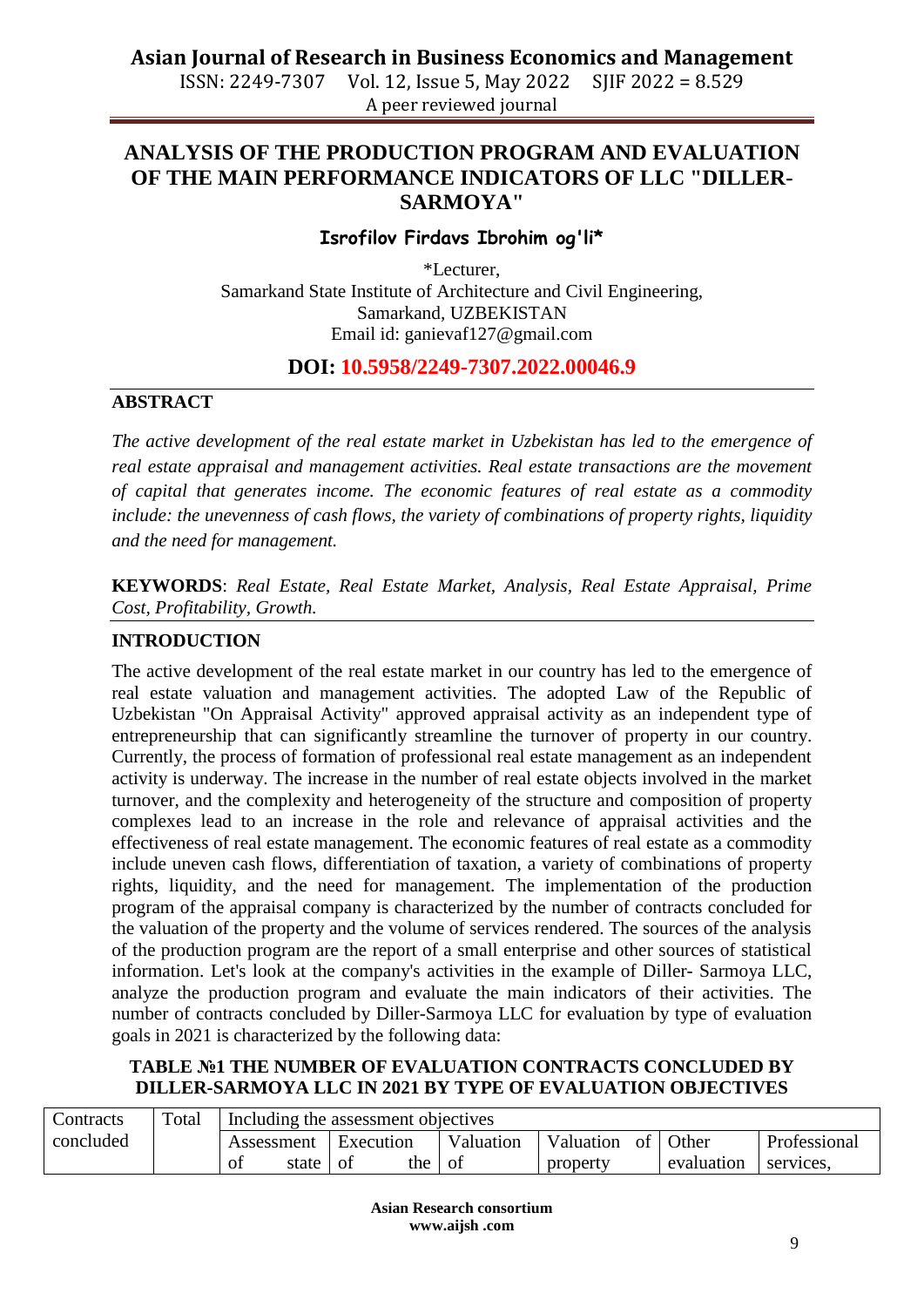ISSN: 2249-7307 Vol. 12, Issue 5, May 2022 A peer reviewed journal

|                                               |               | assets  | bankruptcy<br>procedure  | property<br>transferred<br>on pledge | contributed<br>as<br>contribution<br>to<br>authorized<br>capital | a<br>the | objectives |   | assessment<br>activities |
|-----------------------------------------------|---------------|---------|--------------------------|--------------------------------------|------------------------------------------------------------------|----------|------------|---|--------------------------|
| Quantity                                      | 1540          | 4       | $\overline{\phantom{a}}$ | 1410                                 | 120                                                              |          |            | 6 |                          |
| Volume<br>of<br>services,<br>million<br>soums | 15271<br>8,69 | 3180,99 | $\overline{\phantom{a}}$ | 127021,21<br>6                       | 19636,5                                                          |          |            |   | 2879,984                 |

*Note: the data in the table is conditional*

As can be seen from Table 1. In 2021, Diller-Sarmoya LLC concluded 1540 contracts for appraisal activities with a total cost of services in the amount of 152,718.69 million soums. Basically, the organization carried out an assessment of the property being pledged. The number of such contracts amounted to 83% of the total number of contracts concluded. The total cost of valuation services for collateral purposes amounted to 127,021. 216 million. soum of 83% of the annual volume of services rendered.

The number of contracts concluded by Diller-Sarmoya LLC for evaluation by type of property in 2021 is characterized by the following data:

| Contracts | in total  | Including by type of property |           |                |             |                 |                |  |
|-----------|-----------|-------------------------------|-----------|----------------|-------------|-----------------|----------------|--|
| concluded |           | Vehicles                      | Machinery | Jewelry        | Real estate | <b>Business</b> | Other          |  |
|           |           |                               | and       |                | objects     | valuation       | types of       |  |
|           |           |                               | equipment |                |             |                 | property       |  |
| quantity  | 1540      | 732                           |           | $\Omega$       | 688         | $\theta$        | $\overline{0}$ |  |
|           |           |                               | 120       |                |             |                 |                |  |
| Volume    |           |                               |           |                |             |                 |                |  |
| of        | 152718,69 |                               | 19636,5   | $\overline{0}$ | 102 572, 49 | - 0             | $\overline{0}$ |  |
| services, |           | 30509,7                       |           |                |             |                 |                |  |
| million   |           |                               |           |                |             |                 |                |  |
| soums     |           |                               |           |                |             |                 |                |  |

#### **TABLE2 THE NUMBER OF VALUATION CONTRACTS CONCLUDED BY DILLER-SARMOYA LLC IN 2021 BY TYPE OF PROPERTY**

*Note: the data in the table is conditional*

As can be seen from the table, in 2021, Diller-Sarmoya LLC carried out an assessment of vehicles, machinery and equipment, and real estate objects. The organization evaluated vehicles under 732 concluded contracts, which is 47.5% of the total number of concluded contracts in the amount of 30 509.7 million soums, which is 20.0% of the total cost of services rendered. Machinery and equipment were valued under 120 contracts (7.8%) in the amount of 19,636.5 million. sum, which is 12.9% of the total cost of services rendered. The valuation of real estate objects was carried out under 688 contracts (44.7% of the total number of contracts) in the amount of 102,572.49 million. soums of 67.1% of the total cost of evaluation services. As can be seen from Table 2. The largest share of the total cost of valuation services rendered is the valuation of real estate.

The main indicators of financial activity of enterprises are the volume of services rendered or work performed balance sheet profit, and profitability indicators. The information base for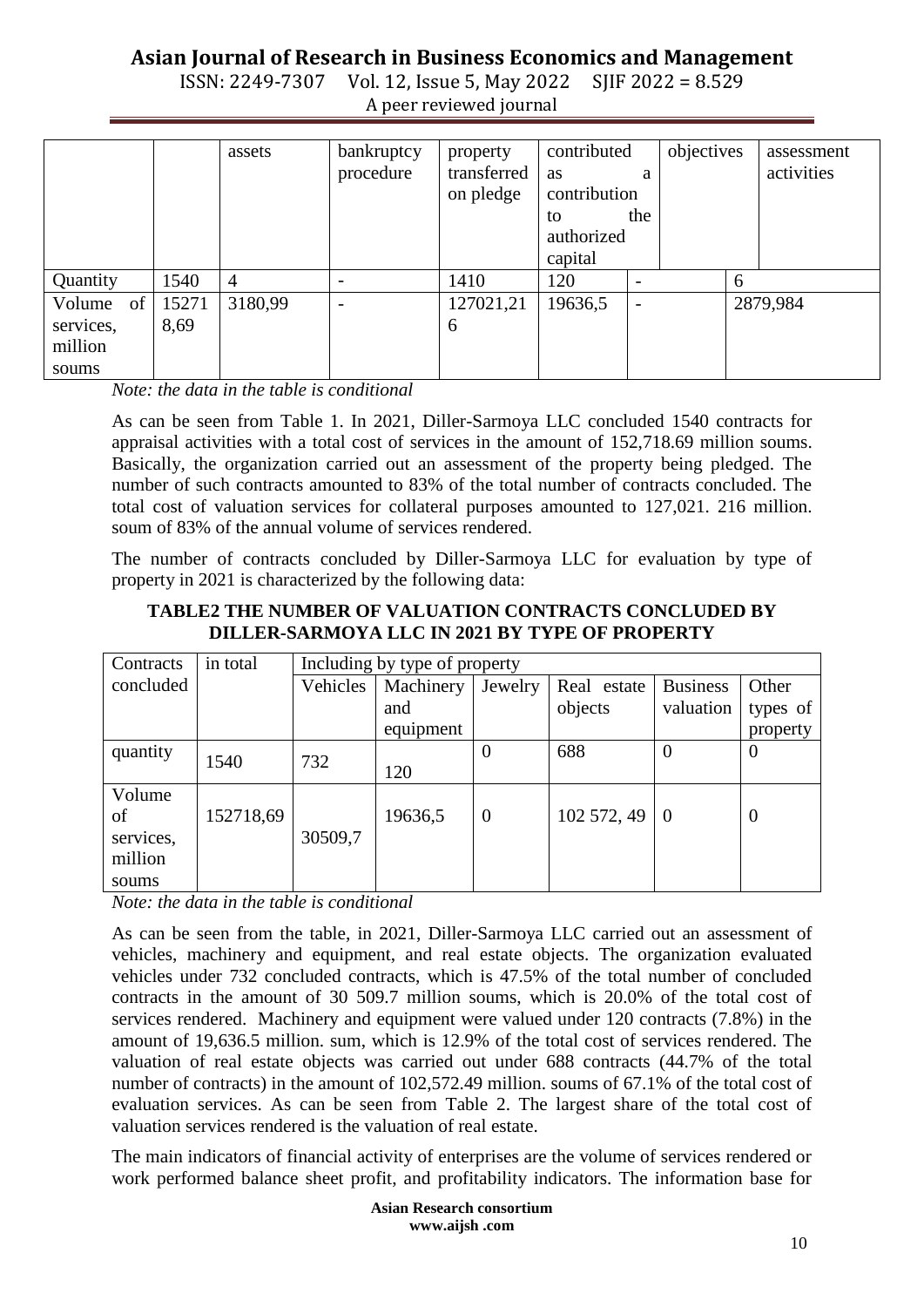ISSN: 2249-7307 Vol. 12, Issue 5, May 2022 SJIF 2022 = 8.529 A peer reviewed journal

the analysis of the financial condition of the enterprise is the balance sheet (Form No. 1) and the report on financial results (form No. 2). The analysis of the main performance indicators of enterprises is conducted on the basis of the financial results report (Form No. 2) in the following table:

| TABLE № 3 ANALYSIS OF THE FINANCIAL RESULTS OF DILLER-SARMOYA |
|---------------------------------------------------------------|
| <b>LLC FOR 2021</b>                                           |

| $N_2$          | Indicators                                               | 2020year    | $2021$ year    | Growth rates       |
|----------------|----------------------------------------------------------|-------------|----------------|--------------------|
|                |                                                          |             |                | $(+,-/%)$          |
| $\mathbf{1}$   | Revenue from the sale of products,                       | 131 337,5   | 152 718,69     | 21 381,19          |
|                | works, services                                          |             |                | 116,3              |
| $\sqrt{2}$     | Cost of products sold                                    |             |                |                    |
| $\overline{3}$ | Gross profit (loss) from the sale of $\vert$<br>products | 131 337,5   | 152 718,69     | 21 381,19<br>116,3 |
| $\overline{4}$ | Expenses of the period                                   | 92 165,3    | 103 327,6      | 11 162,3<br>121,1  |
| 5              | Profit (loss) from core business                         | 39 172,2    | 49 391,09      | 10 218,89<br>126,1 |
| 6              | Income from financial activities                         |             | $\overline{a}$ |                    |
| 7              | related<br>financial<br>Expenses<br>to<br>activities     | 1 3 1 5 , 2 |                |                    |
| 8              | Profit (loss) from general economic<br>activity          | 37 857,0    | 49 391,09      | 11 534,09<br>130,5 |
| 9              | Extraordinary gains and losses                           |             |                |                    |
| 10             | Profit (loss) before income tax                          | 37 857,0    | 49 391,09      | 11 534,09<br>130,5 |
| 11             | Income tax and other deductions                          | 14 30 6     | 17 150         | 2 8 4 4<br>119,8   |
| 12             | Net profit (loss)                                        | 23 551,0    | 32 241,09      | 8 690,09<br>136,9  |

*Note: the data in the table is conditional*

Analysis of the report on the financial results of Diller-Sarmoya LLC for 2021 showed that revenue from the sale of services rendered amounted to 152 718.69 million soums, revenue increased by 21 381.19 million compared to the previous year. Soums 16.3%. Gross profit (loss) from the sale of products of LLC "Diller-Sarmoya" for the analyzed year is equal to the revenue from the sale of services. The expenses of the enterprise period in 2021 amounted to 103,327.6 million soums, which is 11,162.3 million. sum or 21.1% more than in the previous year.

Profit (loss) from general economic activities or balance sheet profit of LLC "Diller-Sarmoya" in 2020 amounted to 37,857.0 soums. In the analyzed year, this indicator increased significantly and amounted to 49,391.09 million soums, which is 11,534.09 million. the sum is more than in the previous year. In the analyzed year, the company's net profit amounted to 32,241.09 million soums In general, the financial results of Diller-Sarmoya LLC in 2021 significantly improved compared to the previous year.

Analyzing the profitability of the enterprise, we will consider the main indicators of the efficiency of the production activity of the enterprise: the profitability of sales of products, the profitability of total assets, the profitability of fixed assets, the profitability of current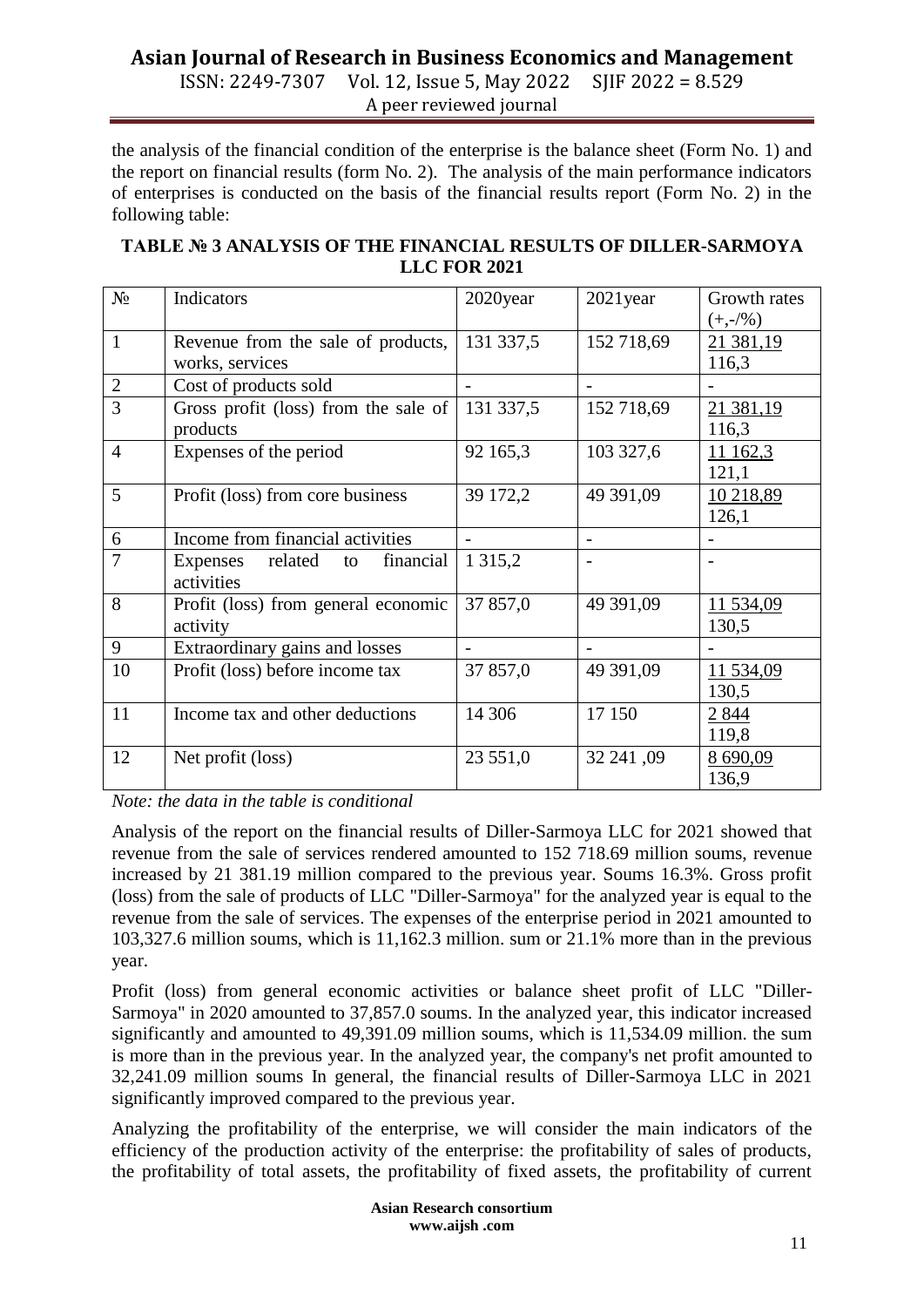ISSN: 2249-7307 Vol. 12, Issue 5, May 2022 SJIF 2022 = 8.529 A peer reviewed journal

assets, the return on equity.

The calculation of the profitability indicators of the organization is performed in the following table:

#### **TABLE № 4 PROFITABILITY INDICATORS OF DILLER-SARMOYA LLC FOR 2021**

| $N_2$          | Indicators                                  | 2020year   | $2021$ year | Deviations $(+,-)$  |  |  |  |  |
|----------------|---------------------------------------------|------------|-------------|---------------------|--|--|--|--|
|                | Initial data, millionsoum                   |            |             |                     |  |  |  |  |
| $\mathbf{1}$   | Revenue from the sale<br>of<br>services     | 131 337,5  | 152 718,69  | 21 381,19<br>116,3  |  |  |  |  |
| $\overline{2}$ | Profit from core business                   | 37 857,0   | 49 391,09   | 11 534,09<br>130,5  |  |  |  |  |
| 3              | Balance sheet profit                        | 37 857,0   | 49 391,09   | 11 534,09<br>130,5  |  |  |  |  |
| $\overline{4}$ | Average annual value of total<br>assets     | 169 691,57 | 187 722,20  | 11 030,63<br>106,5  |  |  |  |  |
| 5              | Average annual value of fixed<br>assets     | 130 322,29 | 133 548,36  | 3 2 2 6,07<br>102,5 |  |  |  |  |
| 6              | Average annual value of current<br>assets   | 39 369,28  | 54 173,84   | 14 804,56<br>137,6  |  |  |  |  |
| $\overline{7}$ | Average annual cost of equity               | 106 404,73 | 122 974,77  | 16 570,04<br>115,6  |  |  |  |  |
|                | Profitability indicators, %                 |            |             |                     |  |  |  |  |
| $\mathbf{1}$   | Profitability of the sale<br>of<br>services | 28,8       | 32,3        | $+3,5$              |  |  |  |  |
| $\overline{2}$ | Return on total assets                      | 22,3       | 26,3        | $+4,0$              |  |  |  |  |
| 3              | Return on fixed assets                      | 29,0       | 36,9        | $+7,9$              |  |  |  |  |
| $\overline{4}$ | Return on current assets                    | 96,2       | 91,2        | $-5,0$              |  |  |  |  |
| 5              | Return on equity                            | 35,6       | 40,1        | $+4,5$              |  |  |  |  |

*Note: the data in the table is conditional*

All calculated indicators of profitability of Diller-Sarmoya LLC in 2021 increased compared to the previous year. The profitability of the sale of services amounted to 32.3% and increased by 3.5%. The increase in the return on total assets was 4.0%, and the return on fixed assets was 7.9%. The return on equity increased by 4.5%. This is due to the fact that the growth rate of the balance sheet profit (130.5%) significantly exceeded the rate of increase in the amount of equity (115.6%).

All profitability indicators of the analyzed organization are at a fairly high level and have significantly increased compared to the previous year. The level of profitability of sales of products and services of enterprises in the conditions of market relations should be 15-18%. The profitability of the sale of services of LLC "Dealer-Sarmoya" amounted to 32.3% in 2021, Therefore, the company can be classified as highly profitable.

#### **CONCLUSION**

The analysis of the main indicators of the production, economic and financial activities of Diller-Sarmoya LLC for 2021 showed the following: in the analyzed year, the organization provided evaluation services with a total value of 152 718.69 million soums; compared to the previous year, this is 16.3% more; profit from core activities (balance sheet profit) amounted